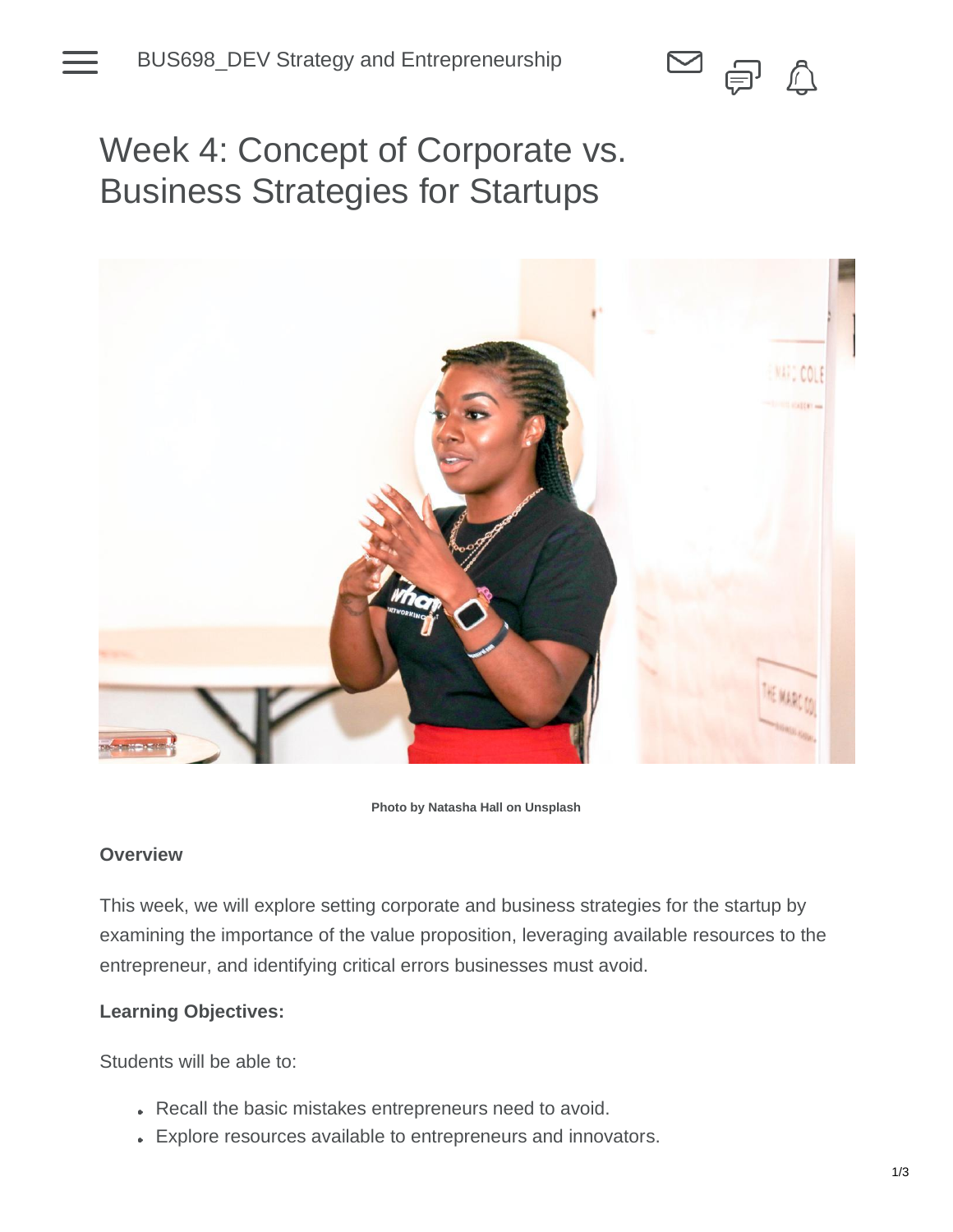## **Learning Activities:**

- 1. Watch Professor mini-lectures.
- 2. Submit group activity Netflix Series Case Study #2.
- 3. Begin group activity Netflix Series Case Study #3 Due in Week 5.
- 4. Begin individual assignment Xiameter Case Study Due in Week 7.
- 5. And submit discussion board postings and responding to all of the week's content.

| <b>Week 4 Resources</b>                            |           |
|----------------------------------------------------|-----------|
|                                                    |           |
| Lecture 1                                          |           |
| Link                                               |           |
| Lecture 2                                          |           |
| Link                                               |           |
| Lecture 3                                          |           |
| Link                                               |           |
| "25 Essential Entrepreneur Resources",             |           |
| <b>Entrepreneur Online Magazine</b><br>Link        |           |
| <b>Discovering Your Value Proposition</b><br>Video |           |
| How to Start a Business-Guidelines and             | Updated V |
| <b>Resources for Entrepreneurs</b><br>Link         |           |
| <b>Corporate vs. Business Strategy</b>             |           |
| Video                                              |           |